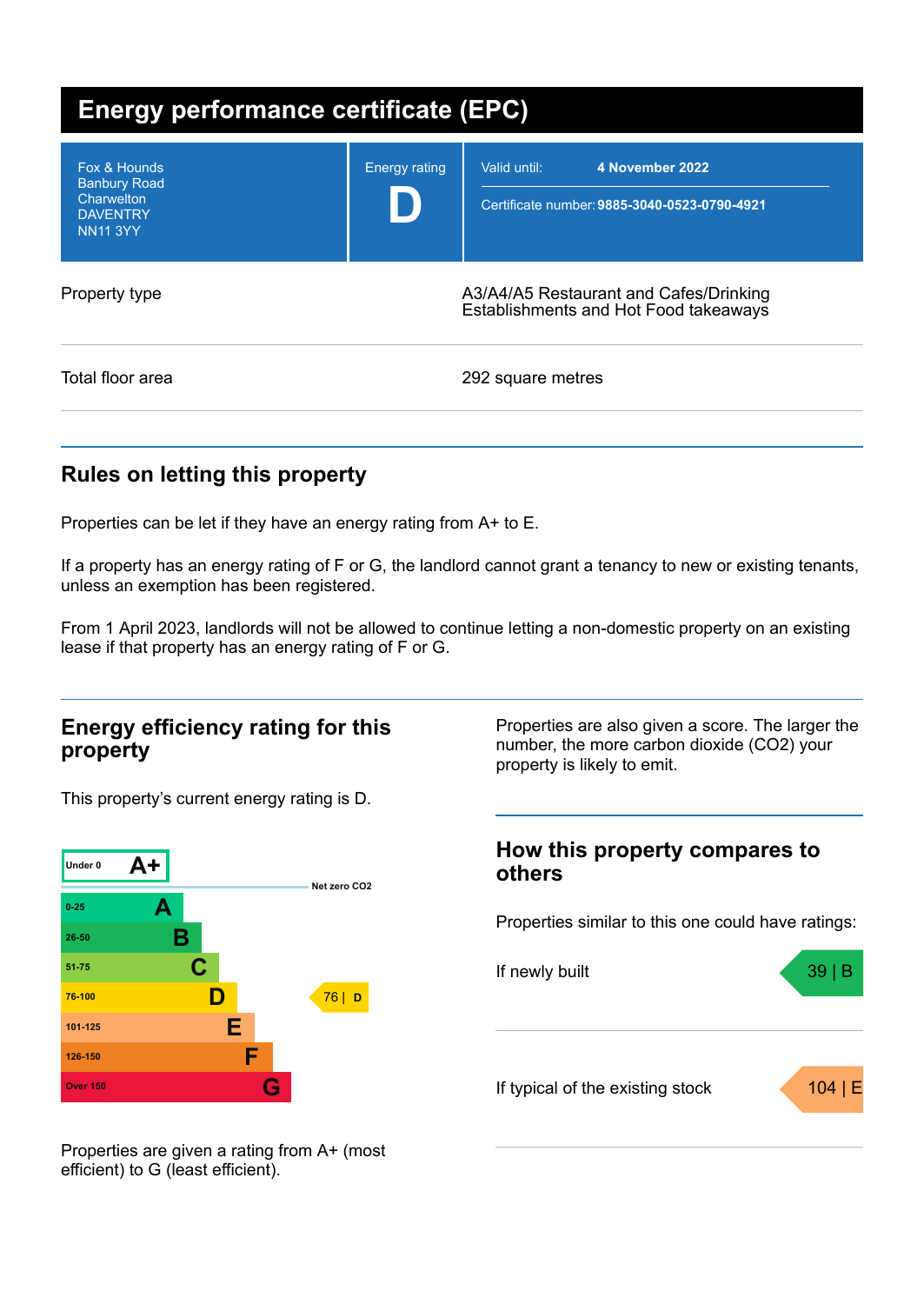# **Breakdown of this property's energy performance**

| Main heating fuel                          | Oil                                    |
|--------------------------------------------|----------------------------------------|
| <b>Building environment</b>                | <b>Heating and Natural Ventilation</b> |
| Assessment level                           | 3                                      |
| Building emission rate (kgCO2/m2 per year) | 146.52                                 |
|                                            |                                        |

## **Recommendation report**

Guidance on improving the energy performance of this property can be found in the recommendation report [\(/energy-certificate/0480-0742-8539-5420-9092\)](https://find-energy-certificate.service.gov.uk/energy-certificate/0480-0742-8539-5420-9092).